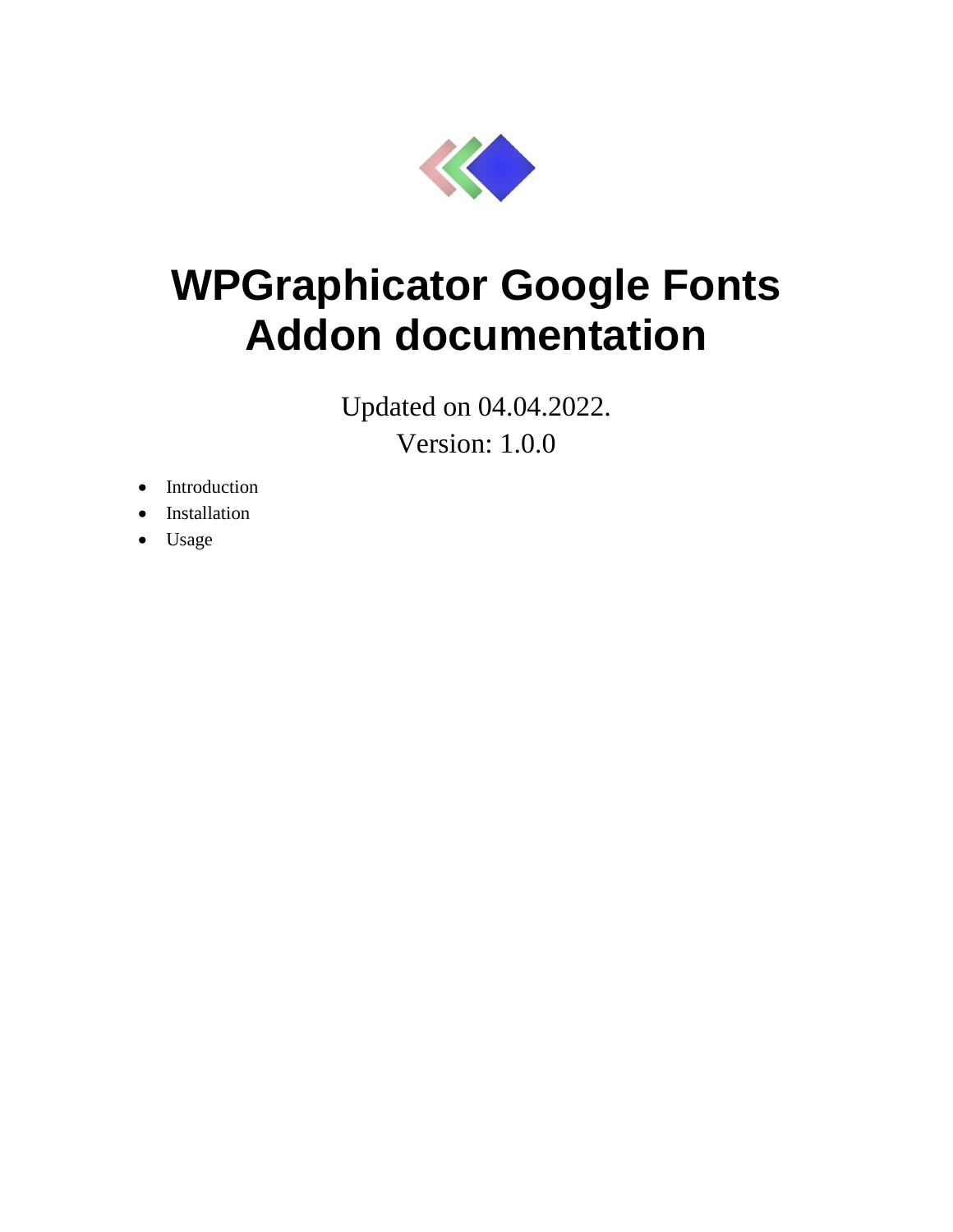## **Introduction**

*Please note that this plugin is an addon for WPGraphicator - [SVG Animation Maker for](https://codecanyon.net/item/wpgraphicator-svg-animation-maker-for-wordpress/31873754)  [WordPress.](https://codecanyon.net/item/wpgraphicator-svg-animation-maker-for-wordpress/31873754) This requires WPGraphicator to be installed in order to work!*

This addon allows you to extend the list of available font families with your favorite Google Fonts in the editor.

By default, if you add a text element to your animation, you can choose from 8 most common web safe font families. This addon provides you an easy way to hand-pick additional font families from Google and use them in your animations.

This works on both back-end, and front-end, so if you use the WPGraphicator Frontend Editor [Addon,](https://codecanyon.net/item/wpgraphicator-frontend-editor-addon/34937023) you can also pick font families for your community.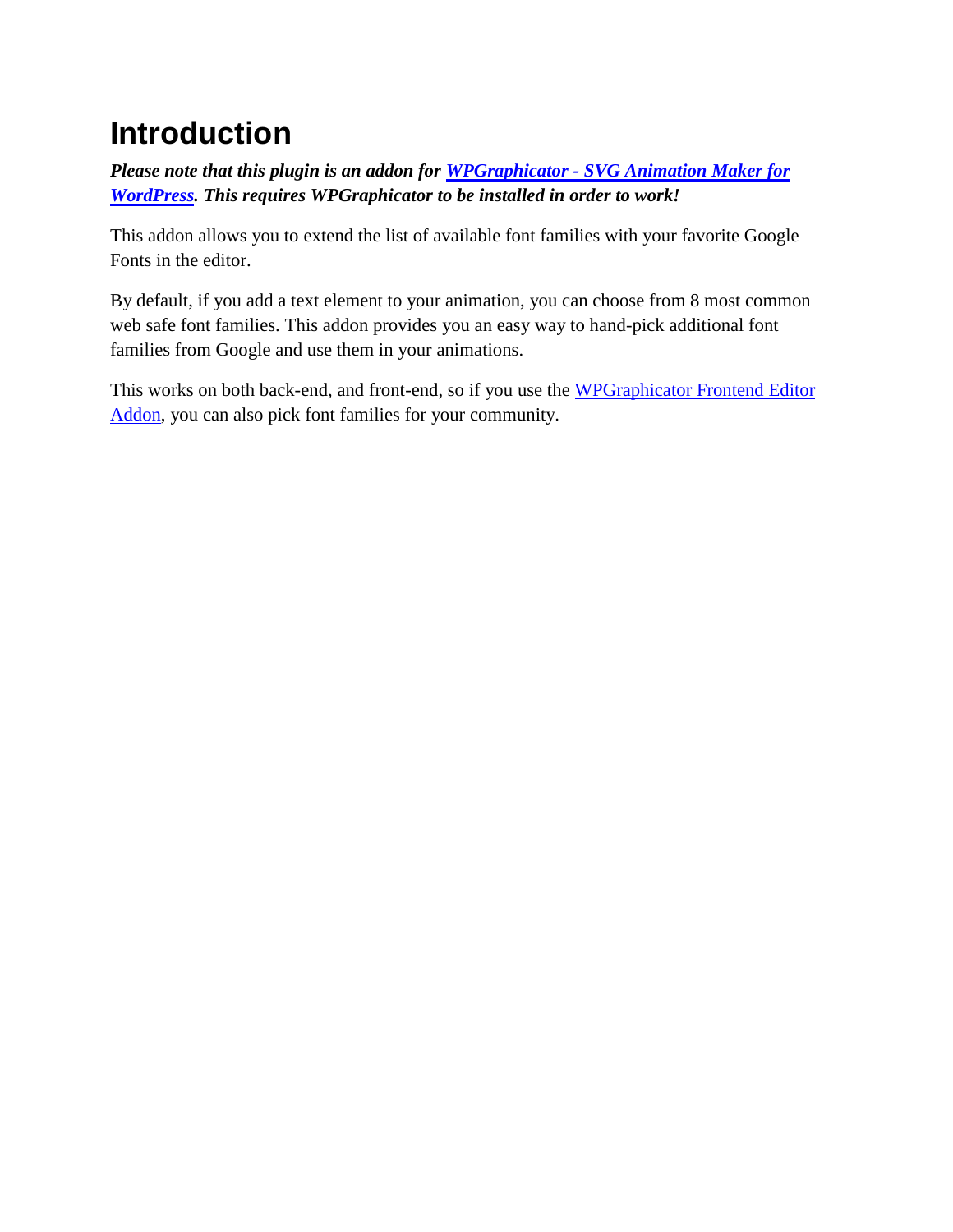## **Installation**

1. Navigate to the 'Plugins' item on the left sidebar, and select the 'Add New' option.



2. Click on the "Upload Plugin" button at the top of the page, next to the "Add Plugins" title. Look for the "wpgraphicator-google-fonts.zip" from your computer, and then click on the "Install" Now" button.

| Add Plugins   Upload Plugin |         |             |
|-----------------------------|---------|-------------|
| Featured                    | Popular | Recommended |

3. After the .zip file has uploaded successfully you will be redirected to a new page. You can see something like this:



4. Finally click on the "Activate Plugin" button.